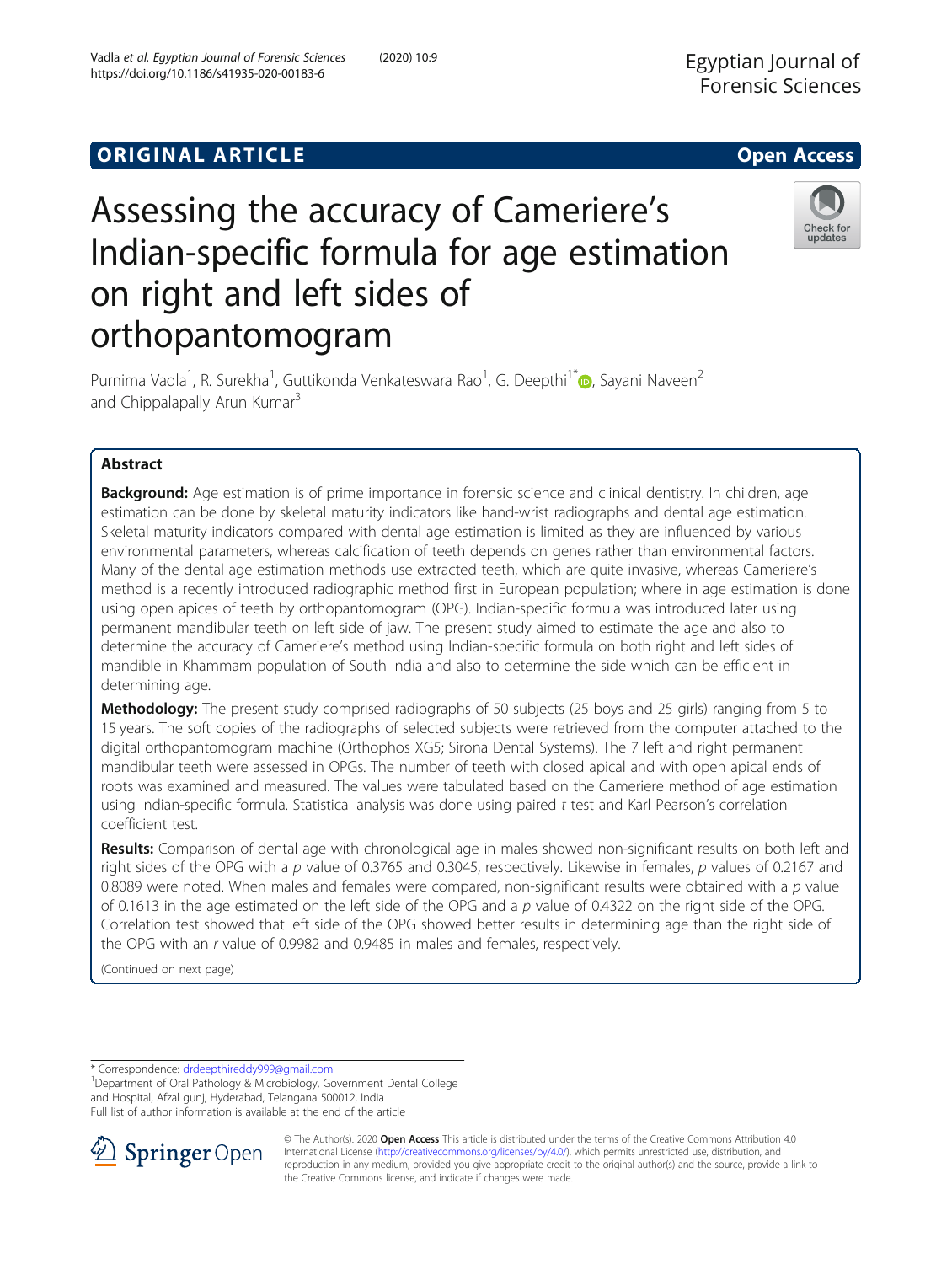## (Continued from previous page)

**Conclusion:** Cameriere's method of age estimation using Indian-specific formula proves to be an accurate and a reliable method which can be used to assess the chronological age of individuals. There is also a good correlation found between the chronological age and dental age of younger age group individuals.

**Keywords:** Forensic age estimation, Open apices, Forensic dentistry, Panoramic radiography

## Introduction

Forensic odontology is a branch of dentistry which deals with the proper handling and examination of dental evidence (Shamim et al. [2006](#page-5-0)). Age estimation is an integral component of forensic odontology. In children, age estimation is a point of interest for various reasons which include medico-legal issues, orthodontic treatment, criminal liability, pediatric endocrinology, adoption and illegal immigration (De Luca et al. [2012](#page-4-0)).

Several methods of age estimation exist like skeletal, odontological, anthropological, radiological and psychological methods (Cameriere et al. [2006](#page-4-0)). Though skeletal methods are used for age estimation, bone maturation is thought to be influenced by various environmental factors. However, dental age estimation methods show low variability as the calcification and maturation of tooth are less controlled by environmental factors and more often by genes (Nolla [1960\)](#page-5-0). In addition, tooth formation is less influenced by endocrinopathies, malnutrition and thus can be a reliable indicator for age estimation (Shrestha et al. [2015](#page-5-0)).

Dental age estimation methods include Gustafson's technique, incremental lines of Retzius, perikymata, prenatal and postnatal line formation, racemization of collagen in dentin, cemental incremental lines, translucency of dentin and DNA material of teeth. All these methods are based on histological and morphological changes of the teeth and majority of these require the extraction or crushing of the teeth which is a major disadvantage (Shamim [2011](#page-5-0)).

One of the first radiographic methods of age estimation was given by Demirjian, Goldsteiner and Tanner who considered calcification of tooth for age estimation and developed a scoring system (Demirjian et al. [1973](#page-4-0)).

A non-destructive radiographic method was later introduced by Cameriere et al. [2006](#page-4-0) which determines age based on the measurement of the open apices in the permanent mandibular developing roots of the teeth (Cameriere et al. [2006\)](#page-4-0). Many studies have been performed using this technique and hence proved this to be an accurate and reliable method in determining the age in children of age group 5–13 years (De Luca et al. [2012\)](#page-4-0).

Since the growth of the child is influenced by numerous factors, it is stated that the various methods of age estimation based on teeth do not provide a common formula for the whole world (Liversidge et al. [1999\)](#page-4-0). Rai et al. in their study stated that Cameriere's European formula yielding correct value for the European sample could not be applied to the Indian one and a new formula was given for the Indian sample taking into account the differences between Central, North and South Indian population (Rai et al. [2010\)](#page-5-0). The literature search revealed that most of the studies involving Cameriere's method have used permanent mandibular teeth on the left side of the orthopantomogram (OPG) to determine the age. The present study is a pilot study, which is one of its kinds and is designed to use both right and left permanent mandibular teeth on OPGs of subjects in Khammam population. The current study was also designed to estimate the age and to determine the accuracy of the Cameriere method using Indian-specific formula by measuring open apices of teeth on both right and left sides of mandible in Khammam population.

# Materials and methods

The present pilot study included 50 individuals of Khammam district of Telangana, aged between 5 and 15 years. Among the 50 subjects, 25 were males and 25 were females. The inclusion criteria were absence of systemic diseases, dental anomalies, premature birth, nutritional and endocrine problems. The exclusion criteria were lack of one or more left and right permanent mandibular teeth and low-quality radiographs. Institutional ethical clearance was obtained and a written consent from each of these subjects also was taken. Patients who required digital radiography were selected for the purpose of this study and orthopantomograms [Orthophos XG5, Sirona Germany] were obtained which were later digitalised in the SIDEXIS XG software. The obtained OPGs were taken from patients who are attending or willing for an orthodontic treatment. These OPGs along with their demographic parameters were used in the present study. The OPGs were not specially taken for the purpose of study, with due consideration with the age of the individuals and the effects of radiation exposure. The obtained OPGs were analysed for the variables.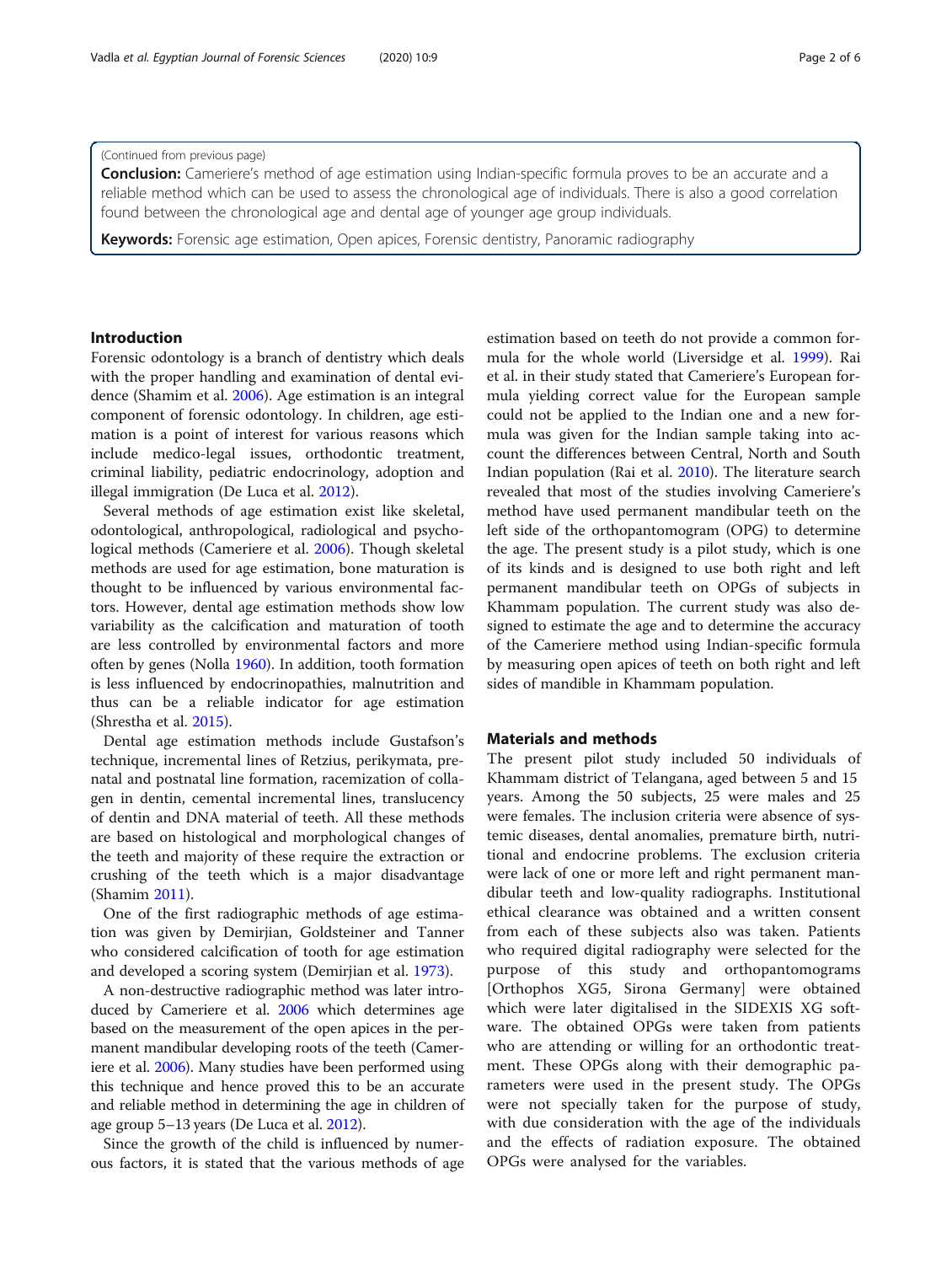Chronological age of each child was calculated by subtracting the date of birth from the date of radiograph taken. The seven left and right permanent mandibular teeth were assessed after obtaining the OPGs. The number of teeth with complete root development or closed apical ends of the root was calculated as  $(N_0)$ . The teeth with incomplete root development or open apices were considered and the distance between the inner sides of the open apex was measured as  $A_i$  (where  $i = 1,...,7$  the number of the tooth). In the case of teeth with multiple roots, the sum of the distances between the inner sides of the two open apices was evaluated (e.g.  $A_6 = A_{6a} +$  $A_{6b}$ ). To avoid magnification and angulation errors, measurements were normalised by dividing the tooth length  $(L_i,$  where  $i = 1,...,7)$  [Fig. 1]. Finally, the dental maturity score for each tooth was obtained by calculating the Xi where  $(Xi = A_i/L_i)$ , where  $i = 1,...,7$ . The sum of all the normalised open apices is represented as 'S' where  $(S =$  $X_1 + X_2 + X_3 + X_4 + X_5 + X_6 + X_7$ . Further all these values were substituted in the Indian-specific formula given by Cameriere et al. which is:

 $[age = 9.402 - 0.879c + 0.663N_0 - 0.711s - 0.1065N_0]$ where 'c' is a dummy variable which denotes '1' for South Indian population and '0' for North and central Indian population. The obtained data was analysed using

the SPSS software using paired  $t$  test, unpaired  $t$  test and Karl Pearson correlation coefficient.

The present analysis was analysed by two observers independently to prevent inter-observer bias. This bias was calculated using intra class coefficient analysis which was 0.94, implying a good agreement between two observers.

## Results

In the present study, the chronological mean age for 25 male subjects was 8.42 years, estimated mean age based on left side of the OPG was 8.44 and estimated mean age based on right side of the OPG was 8.58 which on comparison showed non-significant results with a  $p$  value of 0.3765 and 0.3045, respectively Table 1.

The chronological mean age for 25 female subjects was 9.24 years, estimated mean age based on left side of the OPG was 9.46 and estimated mean age based on right side of the OPG was 9.17 which on comparison showed non-significant results with a  $p$  value of 0.2167 and 0.8089, respectively Table [2.](#page-3-0)

When males and females were compared, nonsignificant results were obtained with a  $p$  value of 0.1613 in the age estimated on the left side of the OPG and a  $p$  value of 0.4322 on the right side of the OPG Table [3](#page-3-0).

Upon performing Karl Pearson correlation analysis in male subjects, age estimation on left side of the OPG showed better results than the right side of the OPG with an  $r$  value of 0.9982 Table [4.](#page-4-0) Likewise in female subjects, age estimation on left side of the OPG showed better results than the right side of the OPG with an r value of 0.9485 Table [5](#page-4-0).

## **Discussion**

Age estimation plays an imperative role in pediatric endocrinology, clinical dentistry, medico-legal cases, forensic medicine, illegal immigration, terrorism and prejudiced birth certificate. In children, skeletal and sexual maturity index was always used to assess age, but dental

Table 1 Comparison of chronological age and estimated age based on left and right sides in males by paired t test

| Methods                                    | Mean | Std. Dv. | Mean Diff. | SD Diff. | % of Diff. | Paired t  | $p$ value  |
|--------------------------------------------|------|----------|------------|----------|------------|-----------|------------|
| Chronological age                          | 8.42 | 2.25     |            |          |            |           |            |
| Estimated age Cameriere's method left side | 8.44 | 2.24     | $-0.02$    | 0.13     | $-0.29$    | $-0.9011$ | 0.3765, NS |
| Chronological age                          | 8.42 | 2.25     |            |          |            |           |            |
| Cameriere's method right side              | 8.58 | 2.41     | $-0.16$    | 0.78     | $-1.95$    | $-1.0493$ | 0.3045, NS |
| Cameriere's method left side               | 8.44 | 2.24     |            |          |            |           |            |
| Cameriere's method right side              | 8.58 | 2.41     | $-0.14$    | 0.78     | $-1.66$    | $-0.9018$ | 0.3761, NS |
| $\cdots$<br>$\sim$ $\sim$<br>.             |      |          |            |          |            |           |            |

 $*p$  < 0.05 and NS non-significant

Methodology of the study in detail

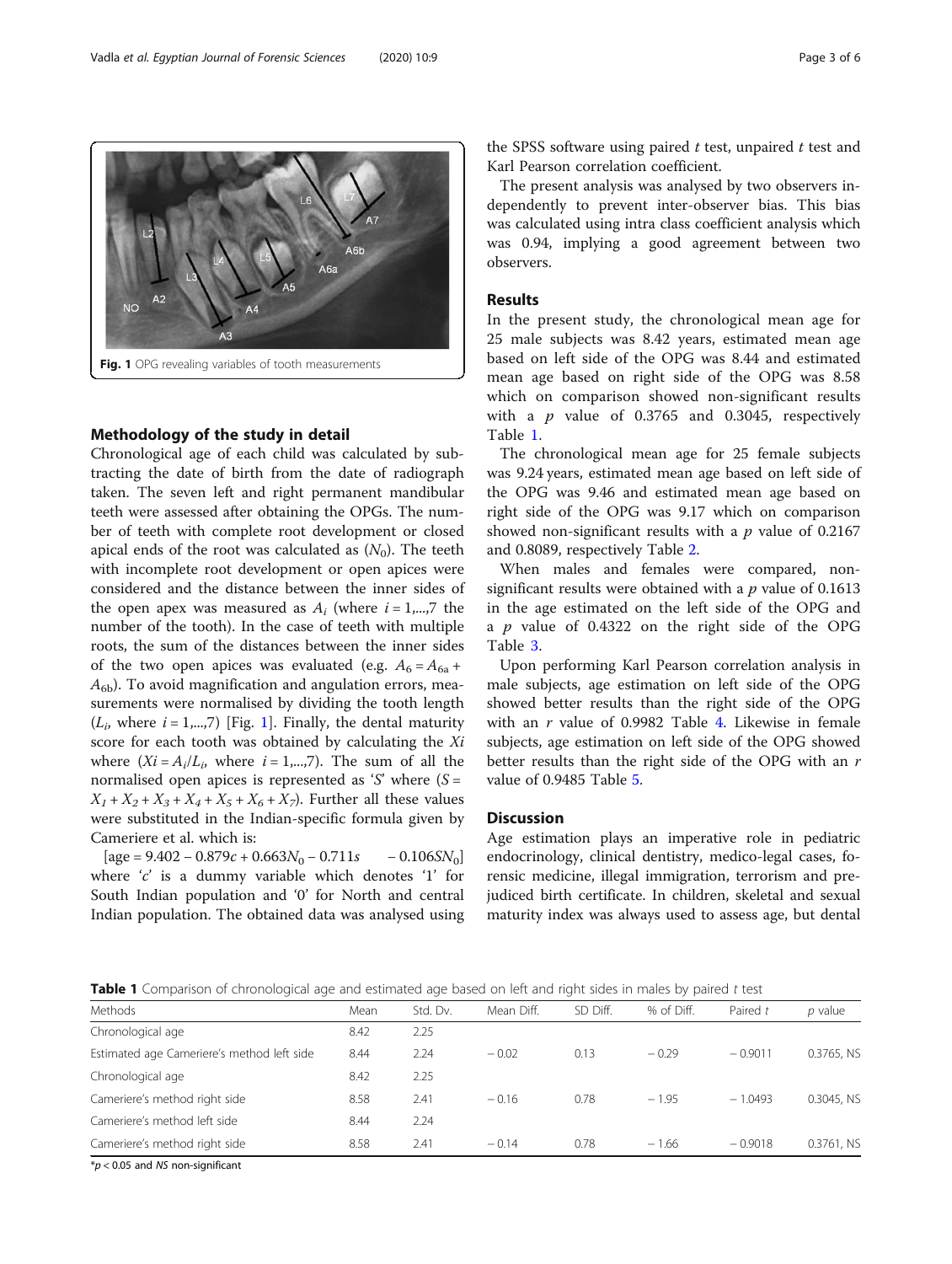<span id="page-3-0"></span>Table 2 Comparison of chronological age and estimated age based on left and right sides in females by paired t test

| Methods                       | Mean | Std. Dv. | Mean Diff. | SD Diff. | % of Diff. | Paired t  | $p$ value  |
|-------------------------------|------|----------|------------|----------|------------|-----------|------------|
| Chronological age             | 9.24 | 2.68     |            |          |            |           |            |
| Cameriere's method left side  | 9.46 | 2.78     | $-0.22$    | 0.88     | $-2.43$    | $-1.2686$ | 0.2167, NS |
| Chronological age             | 9.24 | 2.68     |            |          |            |           |            |
| Cameriere's method right side | 9.17 | 2.80     | 0.07       | 1.37     | 0.72       | 0.2445    | 0.8089, NS |
| Cameriere's method left side  | 9.46 | 2.78     |            |          |            |           |            |
| Cameriere's method right side | 9.17 | 2.80     | 0.29       | 1.07     | 3.07       | 1.3573    | 0.1873, NS |
|                               |      |          |            |          |            |           |            |

 $*p$  < 0.05 and NS non-significant

age estimation methods have recently gained popularity because they are less variable or less influenced as maturity indicators (Bagh et al. [2014](#page-4-0); Deepak et al. [2015](#page-4-0)). A non-destructive method for age estimation in Italian population was proposed by Cameriere et al. wherein the 'gender', ' $\times$  5' (second premolar), ' $N_0$ ' and 's' played a major role as variables in the formula specific for European population (Cameriere et al. [2006\)](#page-4-0). In a country as large as India, ethnic, social and nutritional causes tend to influence the child's growth differently. The same European formula could not be applied to the Indian population because of wide ethnic variation and thus the emphasis was made on the region of the country denoted as 'c' in the Indian formula to have significant correlation with age estimation. Hence, in the Indian formula 'c', ' $N_0$ ' and 's' were used as important variables in the formula derived for Indian population for age estimation (Bagh et al. [2014\)](#page-4-0).

In the present study, when the chronological age was compared with the estimated age in males, nonsignificant results were obtained with a  $p$  value of 0.3765 and 0.3045 for left and right sides of the OPG, respectively. Similarly, when the chronological age was compared with the estimated age in females, non-significant results were obtained with a  $p$  value of 0.2167 and 0.8089 for left and right sides of the OPG, respectively. This was in accordance with the studies conducted by Rai et al. and Bagh et al. who also found non-significant results while comparing

dental age with the chronological age using Indianspecific formula (Rai et al. [2010](#page-5-0); Bagh et al. [2014](#page-4-0)). On the other hand, our results are in contrast to the study conducted by Pratyusha et al. where significant results were obtained when comparing dental age with the chronological age using Indian-specific formula (Pratyusha et al. [2017](#page-5-0)).

Overestimation of age was observed in males by 0.02 years and 0.16 years when using left and right sides of the OPG, respectively. Whereas in females, overestimation of age by 0.22 years was noted on using left side of the OPG and underestimation of age by 0.07 years was observed on using right side of the OPG. Rai et al. studied Cameriere's method in Haryana population and found overestimation of age by 0.60 years in girls and by 0.70 years in boys (Rai et al. [2009](#page-5-0)). Javadinejad et al. in a study compared the accuracy of four age estimation methods and found the method to underestimate age by 0.11 years in girls and 0.27 years in boys (Javadinejad et al. [2015\)](#page-4-0).

When the accuracy of this method was tested for males and females, non-significant results were obtained with a  $p$  value of 0.1613 on the left side of the OPG and a  $p$  value of 0.4322 on the right side of the OPG respectively. Similar results were obtained by Bagh et al. and Attiguppe et al. (Bagh et al. [2014](#page-4-0); and Attiguppe et al. [2016\)](#page-4-0). Non-significant results prove that gender does not influence age estimation. However, it is very likely that the maturation of girls and

Table 3 Comparison of male and females with respect to chronological age, estimated age Cameriere's method left side and estimated age Cameriere's method right side by independent t test

| Variable                                    | Gender | Mean | <b>SD</b> | <b>SE</b> | t value   | p value   |
|---------------------------------------------|--------|------|-----------|-----------|-----------|-----------|
| Chronological age                           | Male   | 8.42 | 2.25      | 0.45      | $-1.1653$ | 0.2497    |
|                                             | Female | 9.24 | 2.68      | 0.54      |           | <b>NS</b> |
| Estimated age Cameriere's method left side  | Male   | 8.44 | 2.24      | 0.45      | $-1.4225$ | 0.1613    |
|                                             | Female | 9.46 | 2.78      | 0.56      |           | <b>NS</b> |
| Estimated age Cameriere's method right side | Male   | 8.58 | 2.41      | 0.48      | $-0.7922$ | 0.4322    |
|                                             | Female | 9.17 | 2.80      | 0.56      |           | <b>NS</b> |

 $*p$  < 0.05 and NS non-significant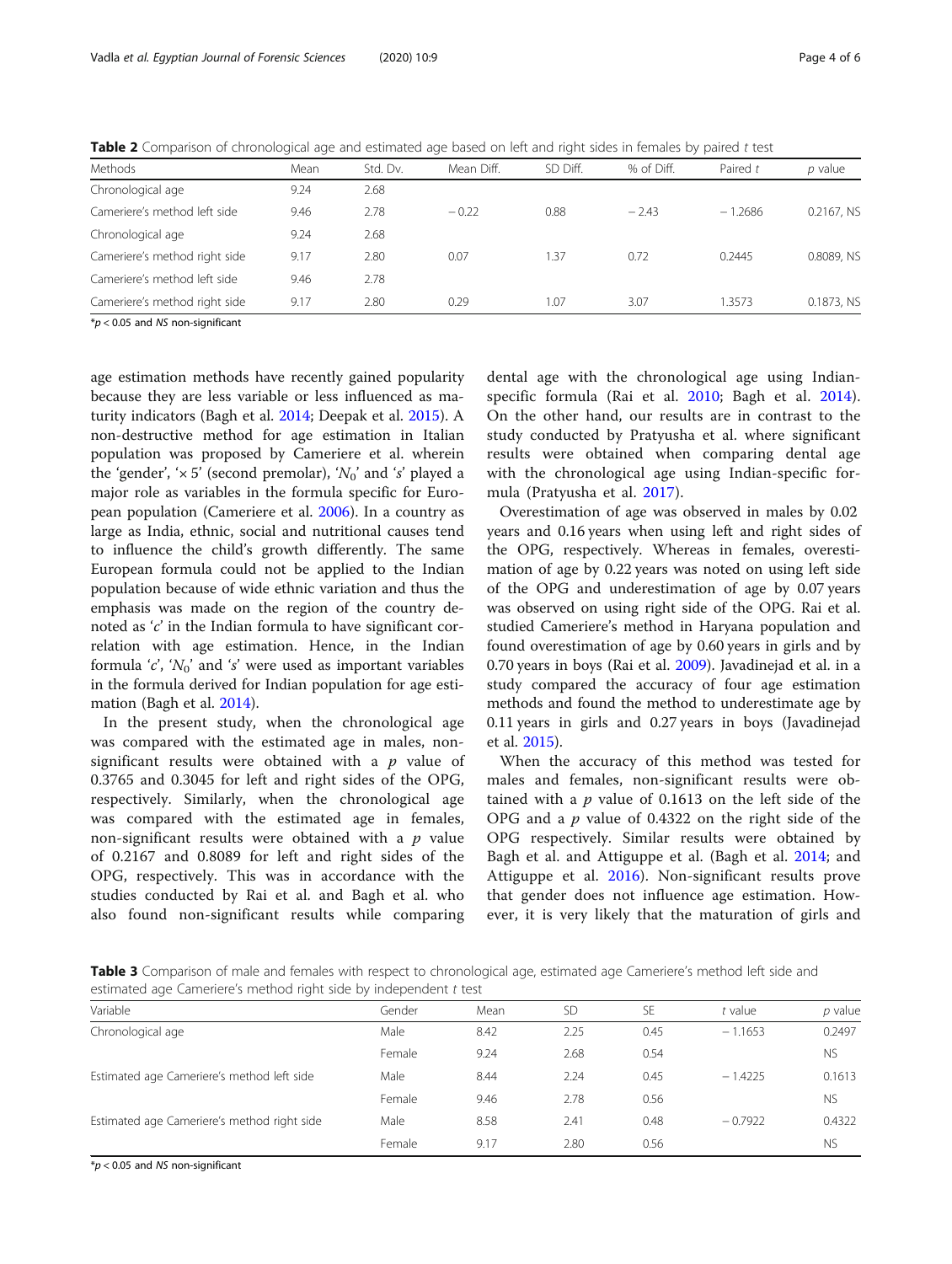<span id="page-4-0"></span>Table 4 Correlation between estimated age based on left and right sides in males by Karl Pearson's correlation coefficient method

| Methods                                                 | Correlation between chronological age<br>with |           |           |  |  |
|---------------------------------------------------------|-----------------------------------------------|-----------|-----------|--|--|
|                                                         | r value                                       | $t$ value | p value   |  |  |
| Estimated age based on<br>Cameriere's method left side  | 0.9982                                        | 80.8408   | $0.0001*$ |  |  |
| Estimated age based on<br>Cameriere's method right side | 0.9459                                        | 13.9749   | $0.0001*$ |  |  |

 $*$ *p* < 0.05

boys in India may occur at about the same time because the early maturation of girls may be offset by malnutrition and greater amount of physical work required for them (Rai et al. [2010](#page-5-0)).

When both right and left sides of the OPG were compared in the subjects, estimated age on left side of the OPG showed better results when compared with the right side in males and females with an  $r$ value of 0.9982 and 0.9485, respectively. The accuracy on the left side of the OPG could be due to two reasons:

- 1. Left side of the mandible is longer by the age of 6 years in both the genders. On the other hand, the right side of the mandible is longer only by 12 years in girls and by 16 years in boys which means that the rate of growth of mandible is faster on the left side when compared with right (Melnik [1992\)](#page-5-0).
- 2. Regressive evolution pattern is observed on the right side of the mandible and thus the superior age estimation on the left side of the OPG (Paliwal et al. [2010\)](#page-5-0).

# Conclusion

In the present study, a very good correlation was found between the chronological age and estimated age in the studied sample. Comparison between males and females showed non-significant results and left side of the OPG showed superior results when compared with the right side for age estimation. Thus, Cameriere's method of age

Table 5 Correlation between estimated age based on left side and right sides in females by Karl Pearson's correlation coefficient method

| Methods                                                 | Correlation between chronological<br>age with |           |           |  |  |
|---------------------------------------------------------|-----------------------------------------------|-----------|-----------|--|--|
|                                                         | r value                                       | $t$ value | $p$ value |  |  |
| Estimated age based on<br>Cameriere's method left side  | 0.9485                                        | 14.3561   | $0.0001*$ |  |  |
| Estimated age based on<br>Cameriere's method right side | 0.8769                                        | 8.7496    | $0.0001*$ |  |  |

 $*$ *p* < 0.05

# Abbreviations

OPG: Orthopantamogram

# Acknowledgements

Nil

## Authors' contributions

PV, RS and GV contributed to the study conception and design. GD, SN and CAK contributed to the acquisition of samples. PV, RS, GV, GD, SN and CAK contributed to the analysis and interpretation of the data. PV, RS and GD contributed to the drafting of the manuscript. PV, RS, GV, GD, SN and CAK contributed to the critical revision of the manuscript. All authors have read and approved the final manuscript.

#### Funding

Self-funded.

### Availability of data and materials

The data was obtained from patients who visited the outpatient department of Mamata Dental College, Khammam.

# Ethics approval and consent to participate

Institutional ethical committee clearance was obtained for the study.

## Consent for publication

Given by all authors.

#### Competing interests

The authors declare that they have no competing interests.

#### Author details

<sup>1</sup>Department of Oral Pathology & Microbiology, Government Dental College and Hospital, Afzal gunj, Hyderabad, Telangana 500012, India. <sup>2</sup>Department of Oral and Maxillofacial Surgery, Government Dental College and Hospital, Afzal gunj, Hyderabad, Telangana 500012, India. <sup>3</sup>Department of Prosthodontics and Crown & Bridge, Government Dental College and Hospital, Afzal gunj, Hyderabad, Telangana 500012, India.

## Received: 29 August 2019 Accepted: 10 February 2020 Published online: 03 March 2020

#### References

- Attiguppe PR, Yavagal C, Maganti R, Mythri P (2016) Age assessment in children: a novel Cameriere's stratagem. Int J Clin Pediatr Dent 9(4):330–334. [https://](https://doi.org/10.5005/jp-journals-10005-1387) [doi.org/10.5005/jp-journals-10005-1387](https://doi.org/10.5005/jp-journals-10005-1387)
- Bagh T, Chatra L, Shenai P, Veena KM, Rao PK, Prabhu RV, Kushraj T, Shetthy P (2014) Age estimation using Cameriere's seven teeth method with Indian specific formula in south Indian children. Int J Adv Health Sci 1(2):1–10
- Cameriere R, Ferrante L, Cingolani M (2006) Age estimation in children by measurement of open apices in teeth. Int J Legal Med 120(1):49–52
- De Luca S, De Giorgio S, Butti AC, Biagi R, Cingolani M, Cameriere R (2012) Age estimation in children by measurement of open apices in tooth roots: study of a Mexican sample. Forensic Sci Int 221(1–3):155.e1–155.e7
- Deepak P, Asha ML, Bhirwani S, Anupama RJV, Srilakshmi J (2015) Age estimation by measuring open apices of lower erupted and non-erupted permanent teeth among 5-15 years old - a digital orthopantomograph study. Med Res Chron 2(5):633–643
- Demirjian A, Goldstein H, Tanner JM (1973) A new system of dental age assessment. Hum Biol 45(2):211–227
- Javadinejad S, Sekhavati H, Ghafari R (2015) A comparison of the accuracy of four age estimation methods based on panoramic radiography of developing teeth. J Dent Res Dent Clin Dent Prospects 9(2):72–78. [https://doi.org/10.](https://doi.org/10.15171/joddd.2015.015) [15171/joddd.2015.015](https://doi.org/10.15171/joddd.2015.015)
- Liversidge HM, Speechly T, Hector MP (1999) Dental maturation in British children: are Demirjian's standards applicable? Int J Paediatr Dent 9(4):263– 269